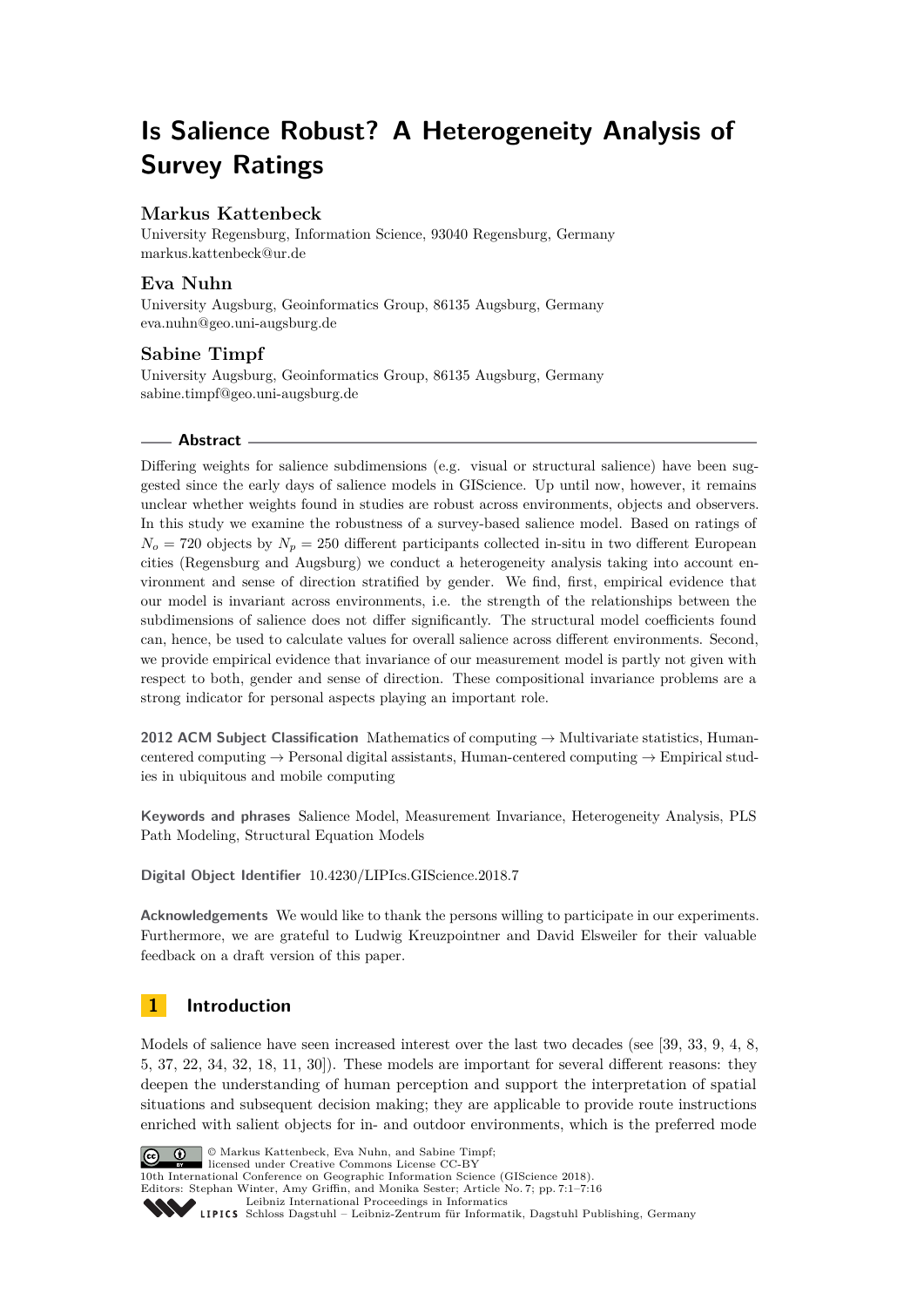of route communication between humans (see e.g.  $[40, 43, 3, 26]$  $[40, 43, 3, 26]$  $[40, 43, 3, 26]$  $[40, 43, 3, 26]$  $[40, 43, 3, 26]$  $[40, 43, 3, 26]$  $[40, 43, 3, 26]$ ). Finally, they may be used to design environments which are conducive to wayfinding and navigation.

Given their practical utility several different ways of estimating the salience of objects have been proposed over the years (see e.g. [\[33,](#page-13-0) [4,](#page-12-1) [37,](#page-14-1) [34,](#page-13-2) [41,](#page-14-4) [30\]](#page-13-5)). There is, however, general agreement that salience is not inherent to objects but ascribed to them by an observer, where both, observer and observed, share the same environment (see [\[4\]](#page-12-1)). Salience (and each of its proposed subdimensions, e.g. visual salience) itself is, in statistical terms, a latent variable, i.e. it cannot be directly observed, but must be measured using a combination of variables. Subdimensions may differ depending on the selected model of salience (see section [2\)](#page-1-0), e.g. in the model by Sorrows and Hirtle [\[39\]](#page-14-0) the four subdimensions visual, cognitive, structural salience and prototypicality were proposed. Using an extension of this salience model Kattenbeck [\[19\]](#page-13-7) proposes a set of measured variables for each of five subdimensions and analyses the impact these have on each other and how these can be used to calculate the overall salience of objects.

Survey-based methods are particularly useful with respect to this aspect because they allow to collect data in-situ. This study uses the survey developed in [\[18\]](#page-13-4) to present an analysis of its measurement invariance. To this end, we collect a dataset of salience ratings in Augsburg (Germany) and compare these ratings to those obtained in Regensburg, Germany (see [\[19\]](#page-13-7)). The main goal of this paper is to assess measurement invariance with respect to environment, objects and observers of Kattenbeck's measurement model of salience and to analyze the observed heterogeneity taking environment and sense of direction (stratified by gender) into account. The personal aspects were chosen for two reasons. First, there is evidence that differences between genders regarding the preferred mode of orientation exist (see [\[6\]](#page-12-6) for an overview). Second, subdimensions of state of the art salience models (see section [2\)](#page-1-0) may be influenced by both, different levels (good vs. poor) and subdimensions of sense of direction (allocentric vs. egocentric vs. cardinal directions): for example, visual salience might be more important for those with poorer orientation skills because visual dimensions do not require any knowledge of the structure of the space persons are navigating in.

# <span id="page-1-0"></span>**2 Related Work**

The interest in diverging degrees of salience for different objects dates back to the 1960s [\[25,](#page-13-8) [1\]](#page-12-7). Subdimensions of salience were, however, not distinguished before the turn of the century. Sorrows and Hirtle [\[39\]](#page-14-0) distinguish four subdimensions influencing salience:

- **1.** visual salience, which describes visual characteristics of an object (e.g. salient color, outstanding height),
- **2.** cognitive salience, which focuses on the meaning of a landmark (e.g. through cultural or historical importance),
- **3.** structural salience, which is important because of its location in the structure of the space and
- **4.** prototypicality, which describes how typical an object is with respect to a category [\[36\]](#page-14-5).

These subdimensions are not mutually exclusive. In contrast, a combination of all subdimensions contributes to the overall salience ascribed to a single object. Many researchers use the classification by Sorrows and Hirtle [\[39\]](#page-14-0) to develop their own models to assess the salience of objects. Raubal and Winter [\[33\]](#page-13-0) define independent characteristics of landmark salience of objects based on visual attraction, semantic attraction and structural attraction. They do not consider prototypicality because extensive human subject testing would be required to derive useful results [\[33\]](#page-13-0). The aspect of prototypicality, however, plays an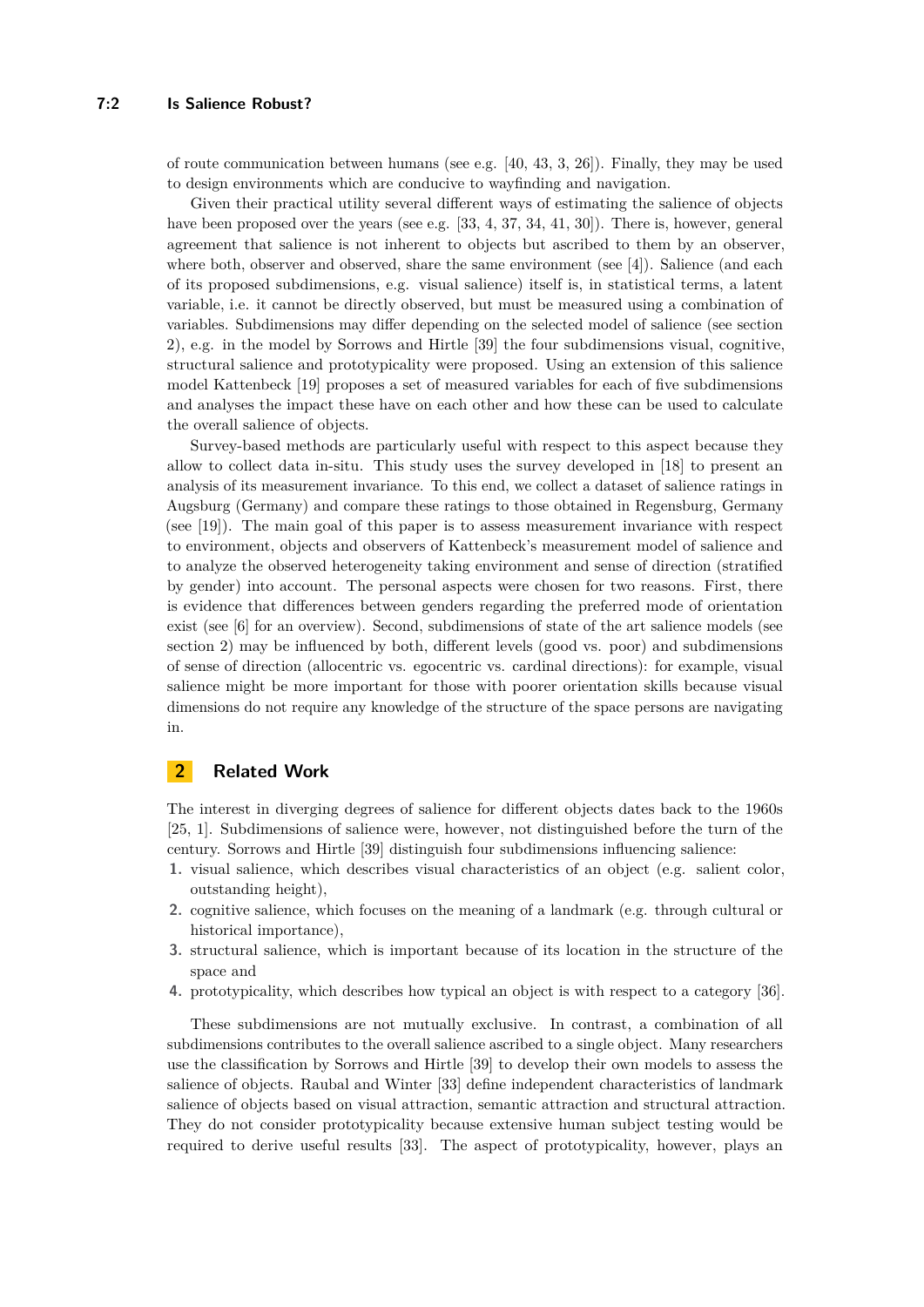<span id="page-2-0"></span>

**Figure 1** A graphical representation of the Structural Equation Model (i.e. its structural model part) presented in [\[19\]](#page-13-7). Table [4](#page-15-1) provides the questions used as measured variables.

important role in the model presented in [\[8\]](#page-12-2), where the usefulness of prototypes rather than particular object properties was used to determine cognitively salient landmarks.

Raubal and Winter's model [\[33\]](#page-13-0) has been extended several times: Nothegger et al. [\[29\]](#page-13-9) extend and test the model on façades of buildings. Their proof of concept based on real world data and human judgment shows that the model is a viable way to assess the salience of landmarks. Winter [\[42\]](#page-14-6) extends [\[33\]](#page-13-0) by adding *advance visibility* as important factor for landmark salience, i.e. a feature is more salient if it is identifiable earlier in a route than a feature that can only be spotted at the very last moment.

Klippel and Winter [\[23\]](#page-13-10) complement landmark research with an approach to formalize structural salience. They describe objects as structurally salient if "their location is cognitively or linguistically easy to conceptualize in route directions" [\[23,](#page-13-10) p. 347]. In their work they propose taxonomic considerations of point-like objects with respect to their position along a route.

A final extension to the original model stresses the importance of the observer. Caduff and Timpf [\[4\]](#page-12-1) provide a strong argument that the salience of landmarks is affected by the perspective of the observer, the surrounding environment and the objects contained therein. Salience is contingent on the current navigational context [\[4\]](#page-12-1), i.e. an object's salience does not only depend on its individual attributes but also on its distinction with respect to attributes of objects nearby [\[33\]](#page-13-0). Salience is, consequently, not an inherent property of an object but is assigned to an object by the observer.

Based on these developments, Kattenbeck [\[20,](#page-13-11) p. 2] provides the following definition:

Given a local environment an observer is in, (overall) salience (OVSAL) is the degree to which an object, persistent enough to be used in route instructions, draws the average pedestrian observer's attention. This degree is evoked by:

- **1.** visual features of the object (visual salience VIS),
- **2.** the degree of prototypicality it shows (prototypicality PRO),
- **3.** how identifiable it is when approached (advance visibility ADV),
- **4.** the ease with which it may be integrated into a route description (structural salience - STS) and
- **5.** the degree as to which it can evoke prior knowledge (cognitive salience COS).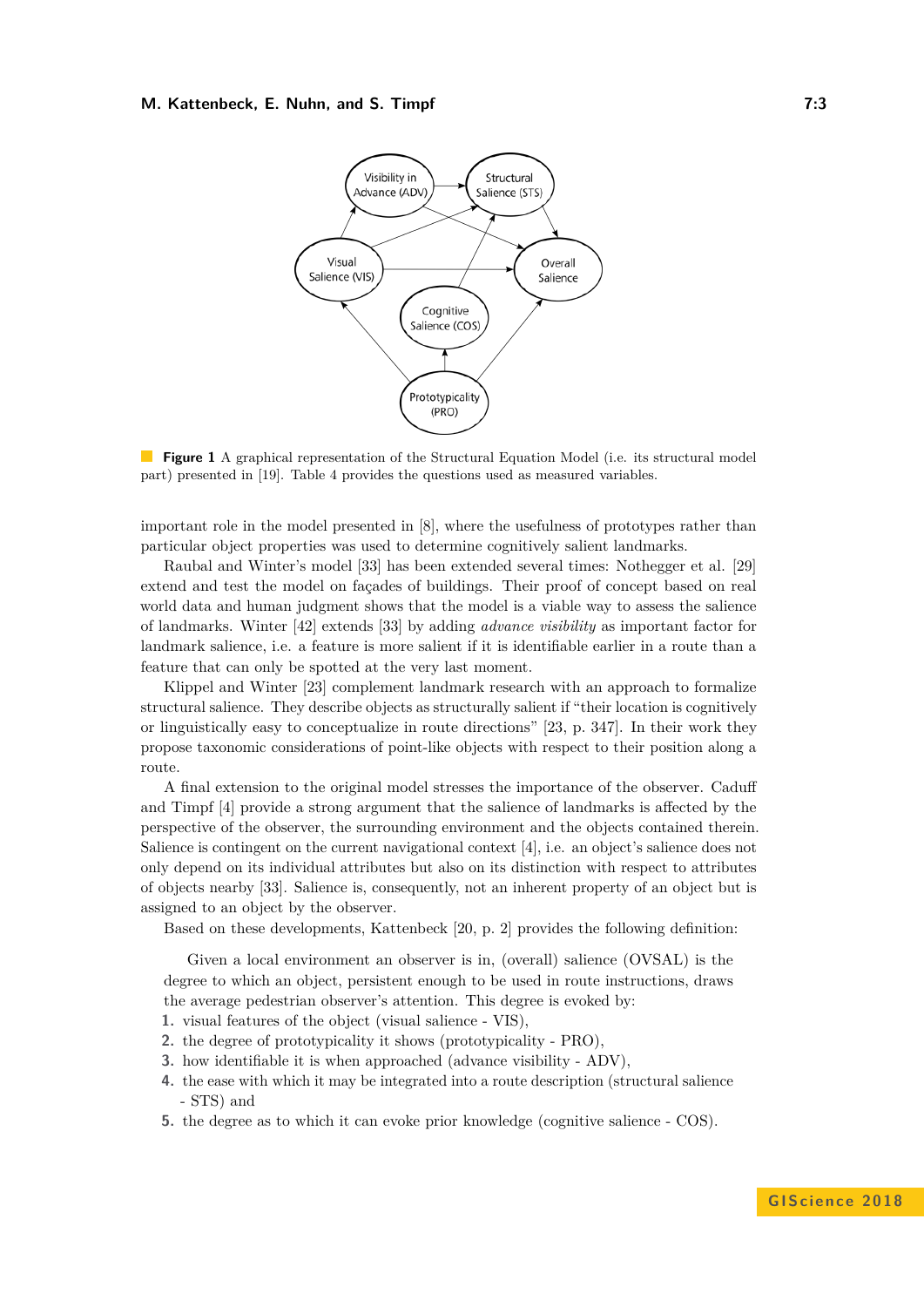Overall salience seems to be highly dependent on personal subdimensions (see also [\[32,](#page-13-3) [11,](#page-12-4) [30,](#page-13-5) [38\]](#page-14-7)), since VIS, PRO, COG and ADV depend on either perception or cognition of the observer and only STS and, to a certain extent, ADV and VIS are influenced by the physical environment. Taking the definition above as basis, Kattenbeck [\[18\]](#page-13-4) reported data collection based on a survey presented there (see table [4\)](#page-15-1). The predictive capability of these ratings was shown in [\[18,](#page-13-4) [19,](#page-13-7) [20\]](#page-13-11) by means of PLS-based Structural Equation Models and suggests highly intertwined subdimensions of salience.

The goal of the present study is to follow up on these survey-based methods of salience measurement. This means, we collect an additional dataset applying the method described in [\[19\]](#page-13-7) in order to assess whether the model derived from the results presented there (see figure [1\)](#page-2-0) shows invariance across different environments and user groups. We, therefore, use the same statistical method as was used in [\[19\]](#page-13-7), i.e. we apply PLS-based estimations (see section [4](#page-4-0) for a short introduction on this method) of structural equation models to the new dataset collected in Augsburg. We do this in order to gain a better understanding of the model of salience, to determine if all necessary parameters have been included and to determine the robustness of the model.

# **3 Data Collection Method**

In this study we analyze two different datasets of salience ratings by individuals collected while walking predetermined routes under guidance of an experimenter. For the first city, Regensburg, which is a town in Southern Germany, the first author of this paper collected data throughout his PhD [\[19\]](#page-13-7). As the goal of this study is the analysis of measurement invariance, it was most important for the current study to gain a second dataset by collecting the data for Augsburg in exactly the same manner as described there [\[19\]](#page-13-7). The data collection method and the resulting dataset are detailed below. This data will be accessible via Data in Brief <https://www.journals.elsevier.com/data-in-brief> by the end of 2018.

# **3.1 City 1: Regensburg, Germany**

The Regensburg dataset is built from  $N_{rR} = 55$  routes with  $N_{oR} = 362$  objects (on average, 6 objects per route), which were rated by  $N_{pR} = 112$  participants (68 females, age range: 18-65 years,  $\bar{x}_{ageR}=25.46$  years). Experiments took 60 minutes on average (SD = 12 min, range: 38-113 min). The data was collected between November 2014 and February 2015 (see [\[19\]](#page-13-7) for more details). The methods employed to find a sample of objects and conduct experiments were identical to those described for Augsburg below.

# **3.2 City 2: Augsburg, Germany**

### **3.2.1 Selection of objects and routes**

First, a sample of objects comparable to the one chosen for Regensburg had to be selected in Augsburg. In accordance to [\[19\]](#page-13-7) it included salient as well as non-salient objects and, in addition, objects other than buildings (e.g. recycling bins, fountains or monuments) which can be referred to in route instructions. Therefore, geographical coordinates of 480 locations were generated randomly to gain a random sample of objects. The locations were inspected on-site. If an object or building was located at the coordinate, it was added to the sample. If neither a building nor any other object was located there the closest object in a randomly drawn direction was chosen. In case an object was not accessible (e.g. railways) they were excluded from the sample. Similarly, parked cars or other temporary objects were not added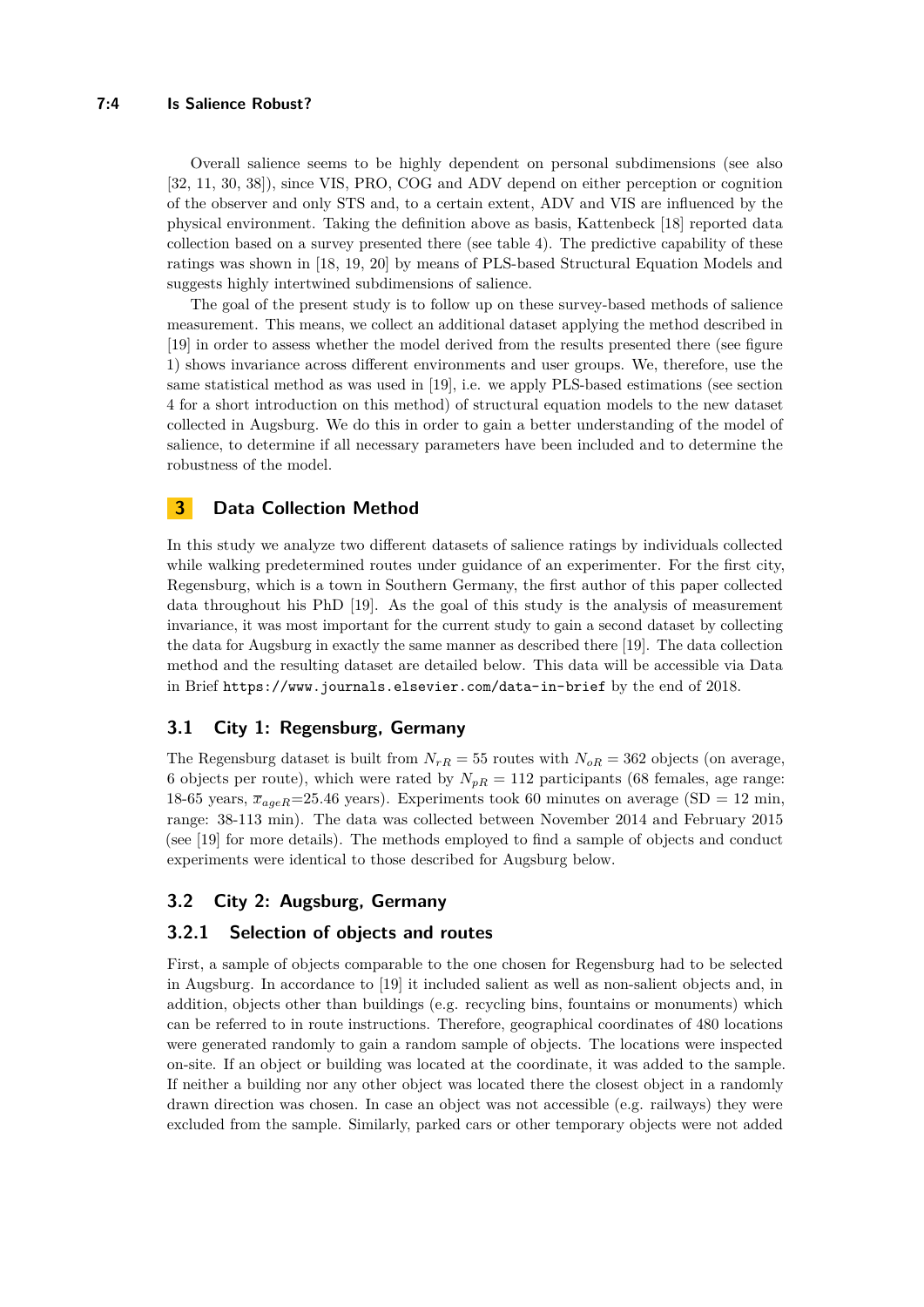to the sample. This resulted in a sample size of  $N_{oA} = 352$  objects for Augsburg. The sampled objects were randomly combined into routes, such that the time required for a single experiment was expected to be no more than 60 minutes. We aimed for an average of 6 objects per route. Taking these preconditions into account,  $N_{rA} = 59$  routes were derived for Augsburg. The walking direction of each route was chosen randomly and each route was assigned randomly to participants. As in [\[19\]](#page-13-7) we aimed at two independent ratings for each object.

# **3.2.2 Procedure**

Data acquisition for Augsburg took place as part of course work for a seminar. Students taking the class were carefully instructed such that they were able to carry out experiments on their own. Participants were acquired via verbal announcements in university lectures or directly by student experimenters. Two restrictions applied: First, participants had not taken part in a prior experiment on pedestrian navigation. Second, special care was taken to ensure that there was no relationship between participants and student experimenters to avoid biases. A custom designed Android application facilitated the data collection in [\[19\]](#page-13-7) and this application was reused for our study in Augsburg. The experiments were conducted between July 2017 and December 2017.

Each participant was guided on one of the routes by a student experimenter. Before walking the route, participants were asked to complete a demographic data questionnaire also comprising their personal interests. Participants completed, moreover, a German language self-report sense of direction survey [\[27\]](#page-13-12). On completion of these questionnaires, a picture of the first object to be rated was shown to the participants. Along the route, participants had to identify each of the objects on their own. Once the object had been identified they rated the object's salience by answering the questions presented in table [4.](#page-15-1) Having finished the survey, a picture of the upcoming object was displayed. Overall,  $N_{pA} = 109$  (age range: 19-65 years,  $\bar{x}_{ageA} = 25.97$  years, 38 females, 14% non-students) persons participated in Augsburg. The experiments took 51 min on average  $(SD = 13 \text{ min}, \text{range: } 23\text{-}83 \text{ min})$ . These values are comparable to those in Regensburg (see above). Unfortunately, due to issues with the mobile Internet connection the answers of 15 participants were lost. As a consequence, 90 objects were rated by only one person.

### <span id="page-4-0"></span>**4 Statistical Analysis**

Structural Equation Modeling is a multivariate statistical analysis technique that is used to analyze relationships between measured variables and latent constructs, i.e. between the five constructs describing salience and the measured variables to describe them (such as shape, age, length etc.). This section introduces PLS Path modeling as a statistical method and as an adequate means of assessing measurement invariance. This is an important property of a survey used to collect salience ratings: If given the survey measures the same construct across different environments, user groups etc. and weights do not need to be updated for different contexts.

# **4.1 PLS Path Modeling – A quick glance**

In general, Structural Equation Models consist of two parts (see e.g. [\[12,](#page-12-8) p. 634f.]): The structural model part describes the relationships among latent variables (constructs), whereas the measurement model part establishes connections between each construct and the variables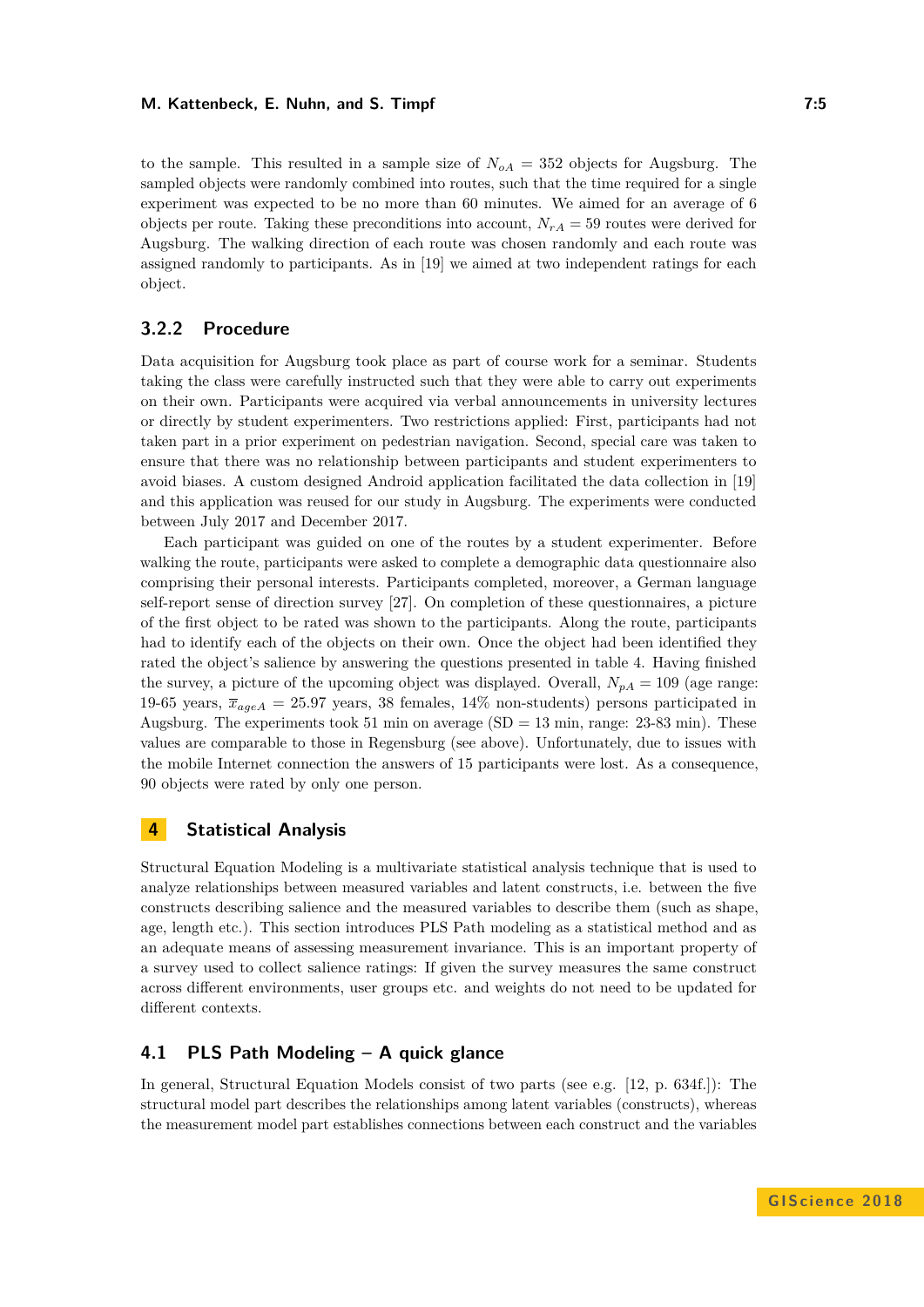<span id="page-5-0"></span>

**Figure 2** The model used for the analysis throughout this paper (see section [5.1](#page-7-0) for the empirical reason to use reflective measurement for visual salience).

used to measure its value (see figure [2\)](#page-5-0). Constructs with outgoing arrows only are referred to as exogenous, whereas those with incoming arrows are known as endogenous variables. A set of measured variables (depicted as rectangles) is used to assess the value of each of these latent variables, as they cannot be observed directly. Measured variables are related to latent variables in one of two measurement modes [\[10\]](#page-12-9). *Reflective measurement* (indicated by arrows pointing to measured variables) assumes that the unknown value of the latent variable causes the observed values of the measured variables. In contrast, *formative measurement* causes (arrow heads point to the construct) are thought of as causing the latent variable's value (see [\[2\]](#page-12-10)).

Two methods to estimate structural equation models exist. The covariance-based approach aims to maximize similarity between the model's and the empirical covariance matrix. It is, hence, based on the assumption of multivariate normality of the data. The variance-based approach, which is called PLS Path Modeling [\[44,](#page-14-8) [45\]](#page-14-9) is, in contrast, not based on any distributional assumptions. It focuses, similar to other approaches involving regression, on prediction, i.e. it maximizes the amount of variance explained in the endogenous construct(s) [\[13,](#page-12-11) p. 140]. This predictive focus is particularly valuable in case of the analysis reported here, where *overall salience* is the key target construct. When ratings of objects are collected in different environments it is particularly interesting to see, whether the impact that different latent variables have on each other is different. It is important to note that in traditional PLS Path Modeling (for a discussion of consistent PLS Path Modeling see [\[7\]](#page-12-12)) error terms are not included on the latent variable level, i.e. latent variables are treated as composites regardless of the measurement model specification (see [\[15\]](#page-12-13) for details).

The statistical analysis proposed here comprises two steps: First, the measurement invariance of the measurement model must be assessed. Second, the analysis of observed heterogeneity is performed taking city and sense of direction (the latter also stratified by gender) into account.

# **4.2 Assessing Measurement Model Invariance in PLS Path Modeling**

Following the so-called MICOM-procedure suggested by Henseler et al. [\[16\]](#page-13-13), measurement model invariance is tested based on three different criteria. Configural invariance is a necessary but insufficient condition for compositional invariance, which can be divided into partial and full measurement invariance, respectively. These three components are explained below.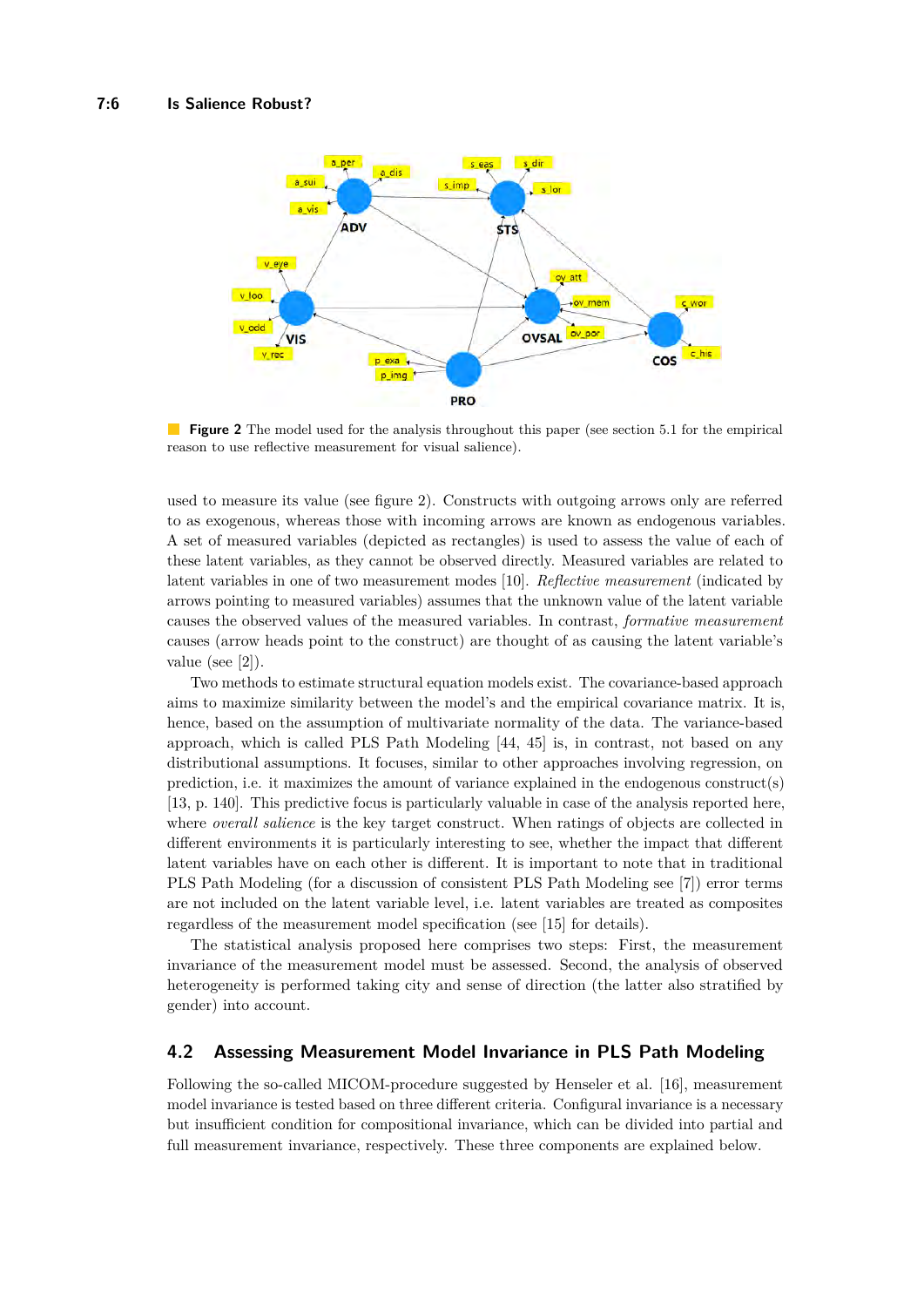### **4.2.1 Configural Invariance**

Configural invariance can be achieved only in those cases where the same set of measured variables has been used for all groups and preprocessing steps and settings during the estimation process were identical (see [\[17,](#page-13-14) p. 142–143]). These preconditions were met in terms of data collection as the survey used to collect data comprised the same set of German language questions as presented in [\[19\]](#page-13-7) (see table [4](#page-15-1) for a translated version) and the measured variables were used to serve as proxies for the same set of latent variables. Moreover, SmartPLS software [\[35\]](#page-13-15) was used for all comparisons. The weighting scheme (path), maximum number of iterations (300) and the stop criterion  $(10^{-10})$  were kept equal across group comparisons. The configural invariance is thus given for all comparisons reported in this paper.

### **4.2.2 Compositional Invariance**

Compositional variance can be divided into partial and full measurement invariance, both of which have an immediate effect on the type of comparisons which are feasible. Therefore, compositional invariance will be checked as a first step in each part of the analysis.

#### **4.2.2.1 Partial Measurement Invariance**

This criterion deals with latent variable score correlations (see [\[16\]](#page-13-13) and [\[17,](#page-13-14) pp. 143–146]), which are assessed by means of a permutation test. First, the weights are found for each group. Second, latent variable scores are calculated for the whole dataset based on weights of each group separately. Pairwise correlations between the resulting latent variable scores are then established. Confidence intervals for correlations are found by permuting observations across groups and re-assessing the latent variable scores and correlations at least 1 000 times. This procedure provides statistical evidence whether the correlations of scores for the same composites differ significantly from one. Throughout the analysis presented below, 5*,* 000 permutations were used in all cases.

#### **4.2.2.2 Full Measurement Invariance**

If both, configural invariance and partial measurement invariance are given, full measurement model invariance can be achieved. It is given if and only if "the confidence intervals of differences in mean values and logarithms of variances between the construct scores of the first and second group include zero" [\[16,](#page-13-13) p. 416]. It is important to note, however, that full measurement invariance will not be discussed throughout this analysis because we focus on structural relationships between the latent variables.

# **5 Results**

We use the results presented in [\[19\]](#page-13-7) to base our analysis on the structural model depicted in figure [1,](#page-2-0) including all formative causes for *visual salience* (see table [4\)](#page-15-1).

The results are reported in the following order: We, first, assess differences between the two cities. Based on these results, we, second, analyze structural model differences based on the three subfactors (allocentric orientation, ego-centric orientation, orientation using cardinal directions) proposed in [\[27\]](#page-13-12). A third step of the analysis will reveal whether an interaction between gender and sense of direction yields group differences.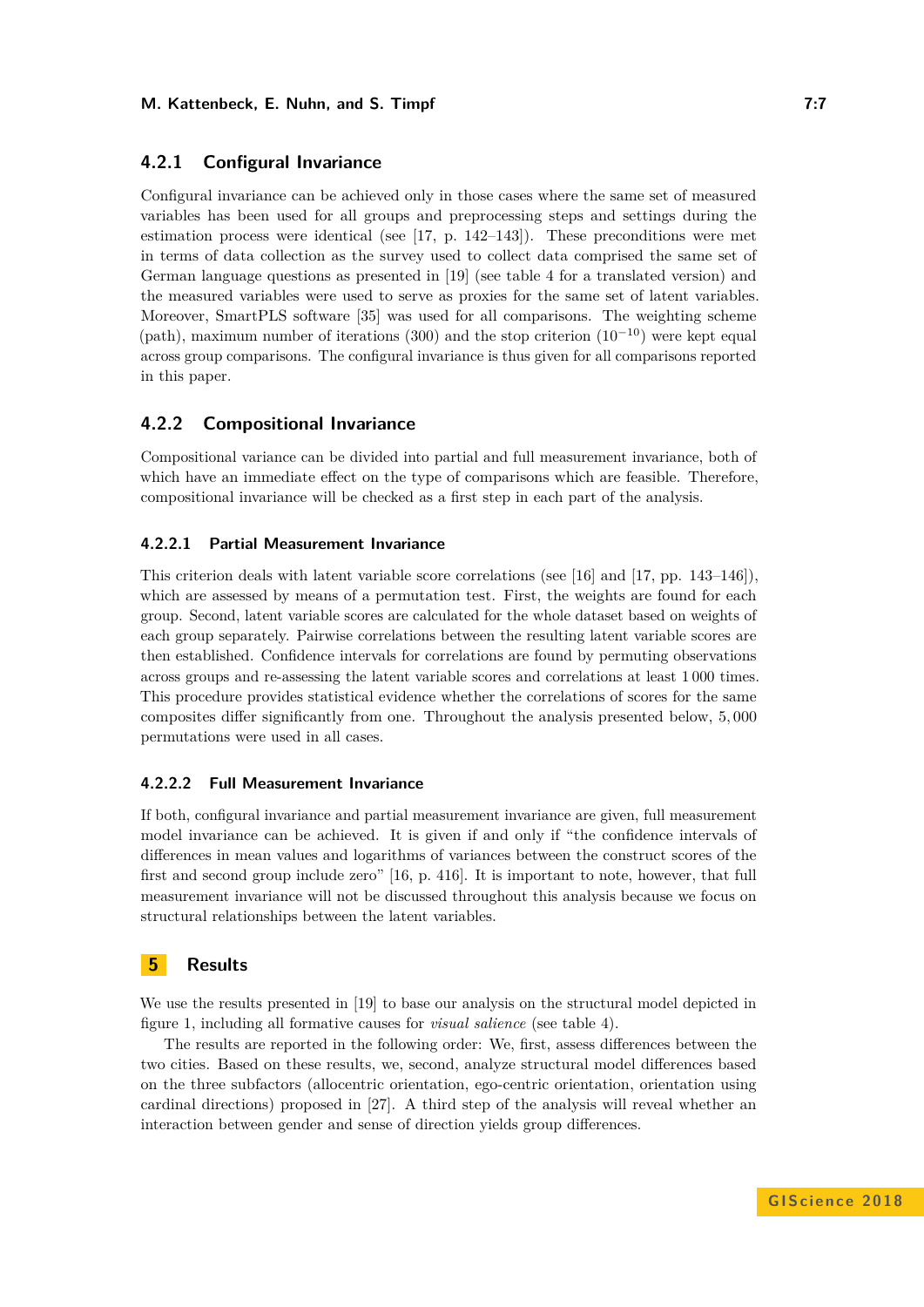<span id="page-7-1"></span>**Table 1** Outer weights for both cities (standard PLS algorithm). Significant differences  $(K = 5000$ permutations) are indicated by bold-faced column headers.

|            | age  | area    | intensity | tone | condition | height | length  | location | material | motion | pattern | shape | signage | size | width   |
|------------|------|---------|-----------|------|-----------|--------|---------|----------|----------|--------|---------|-------|---------|------|---------|
| Augsburg   | .073 | $-.018$ | .109      | .256 | .005      | 085    | $-.058$ | .315     | $-.225$  | .094   | .157    | .267  | .142    | .017 | .300    |
| Regensburg | .240 | .090    | .266      | .116 | $-.173$   | .010   | $-.010$ | .318     | .017     | .035   | .097    | .156  | .194    | .378 | $-.161$ |

### <span id="page-7-0"></span>**5.1 Comparing Two Cities**

A permutation test revealed that compositional invariance was not given between the two cities: Correlations of cognitive salience (COS), prototypicality (PRO) and visual salience (VIS) differed significantly from one. With respect to COS (*cor* = *.*947, 90%-CI[*.*985]) the indicator c\_eas turned out to have particularly adverse properties: Its outer loading in Augsburg is very small ( $\lambda_{c2} = .105$ ). As a consequence, the indicator was removed from the model for the whole analysis, leaving COS as a 2 item construct. Furthermore, a closer look into VIS (*cor* = *.*918, 90%-CI[*.*940]) revealed significant differences in outer weights between both cities. While the Regensburg data suggests variable *size* to be most important (see [\[19\]](#page-13-7)), this causal indicator is rendered insignificant for Augsburg. Table [1](#page-7-1) shows the outer weights for both cities based on 5 000 permutations. Given these differences a redundancy analysis [\[14,](#page-12-14) p.121–122] was conducted to check whether formative measurement is statistically adequate for the Augsburg dataset. Based on the fact that the path coefficient did not meet the threshold of  $(\beta = 0.80)$  suggested in [\[14\]](#page-12-14) we decided to use the reflective indicators to measure visual salience.

With respect to prototypicality, a very slight (*cor* = *.*996, 90%-CI[*.*997]), yet significant difference in correlations from one was found. As no theoretical insights justify the deletion of the construct (see [\[17\]](#page-13-14) for this kind of advice), we decided to keep this construct but did not take direct or total effects of this latent variable into account. It is, however, reported for completeness reasons. As a consequence analyses reported in the remainder of this paper will be based on the model shown in figure [2.](#page-5-0)

A reassessment of compositional invariance with c\_eas being removed and reflectively measured visual salience establishes partial compositional invariance. Thus, an analysis of structural relationships on pooled data is statistically feasible.

When Regensburg and Augsburg are compared, no significant differences are found for path coefficients nor total effects, i.e. the structural relationships are invariant across different environments of data acquisition. Pooled data from both cities can, thus, be used for the subsequent analyses reported in this paper.

### <span id="page-7-2"></span>**5.2 Sense of direction**

The pooled dataset was now used to compare good and poor orientation per one of the factors allocentric, egocentric or cardinal direction. The construct correlations in table [2](#page-8-0) indicate that partial compositional invariance was established for all groups and differences in structural relationships can be assessed.

Based on the compositional invariance we uncovered the following significant differences, where groups of spatial abilities were found according to [\[28\]](#page-13-16). This means, good and poor groups were found based on raw values by age for the three subscales of sense of direction (allocentric, egocentric, cardinal directions) proposed in [\[27\]](#page-13-12). For example, a person aged 35 years having a raw score of 7 or less for factor cardinal direction strategy is assigned to the *poor* group, whereas persons with a raw score greater than 7 are assigned to the *good* group (see [\[28,](#page-13-16) pp. 805 and 809]).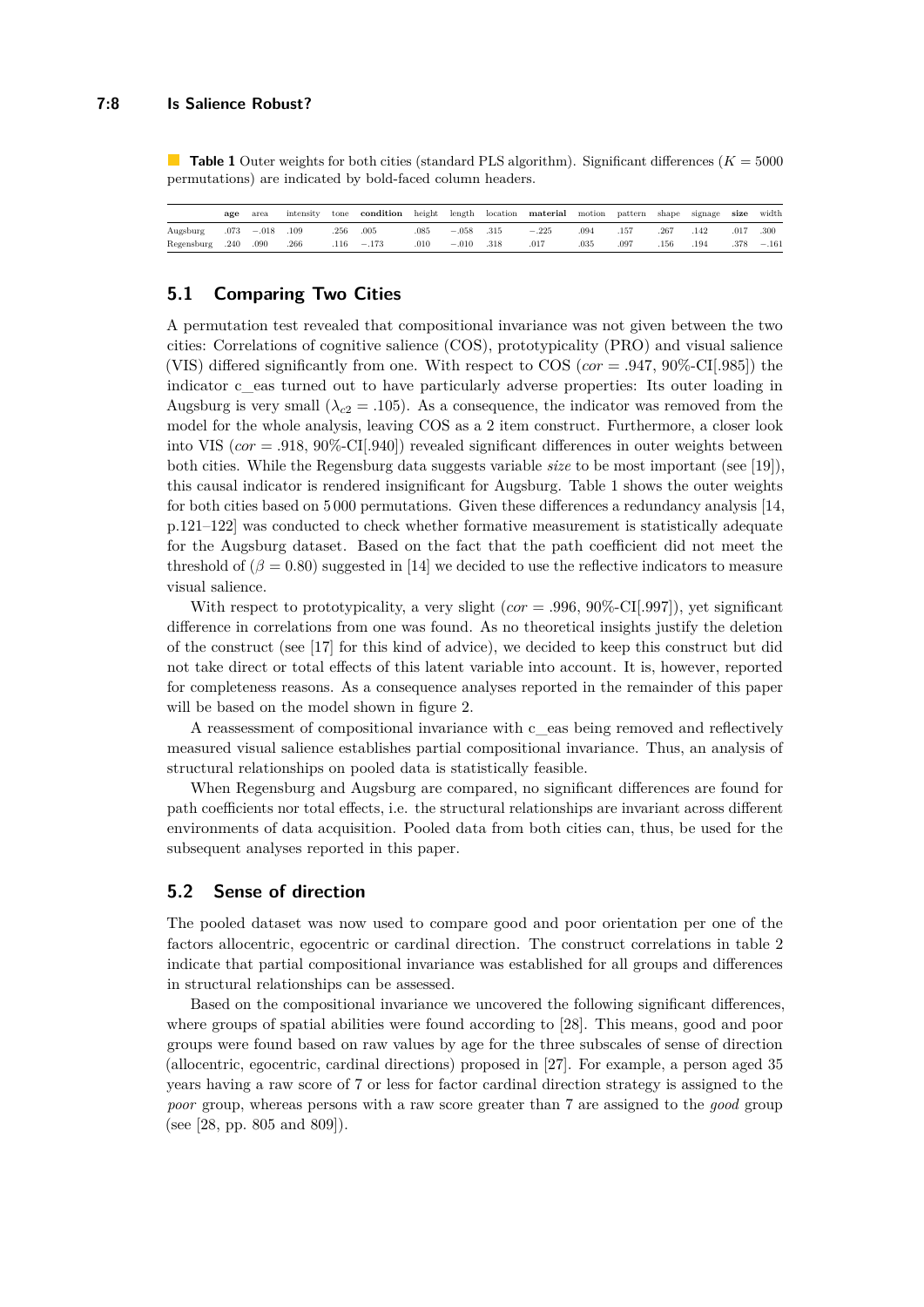<span id="page-8-0"></span>**Table 2** The mean correlations between bad and good groups based on 5000 permutations. Neither of these correlations differs significantly from zero (the smallest p-value found across groups and latent variables was  $p = .132$ ), i.e. partial measurement invariance is established between groups and structural relationships can be assessed. Please note: PRO is given for the sake of completeness, only, yet not taken into account (see section [5.1\)](#page-7-0).

|             | A DV  |      | COS OVSAL PRO STS |      |       | VIS   |
|-------------|-------|------|-------------------|------|-------|-------|
| allocentric | 1.000 | .999 | 1.000             | .999 | 1.000 | 1.000 |
| egocentric  | 1.000 | .999 | 1.000             | .999 | 1.000 | 1.000 |
| cardinal    | 1.000 | .999 | 1.000             | .999 | 1.000 | 1.000 |

- **good allocentric vs. poor allocentric orientation** The direct effect  $ADV \rightarrow STS$  ( $\beta_g =$ *.718,*  $\beta_b = .769$ , 90%-CI = [−*.047; .047]*) differs significantly between both groups, suggesting that poorly allocentric oriented person's rely more on visibility in advance when judging structural salience than good allocentric oriented persons do.
- **good egocentric vs. poor egocentric orientation** Both groups differ with respect to the direct effect visual salience has on overall salience ( $\beta_g = .561, \beta_b = .643, 90\%$ -CI = [−*.*072; *.*070]), i.e. visual aspects turn out to be more important for persons with poor egocentric orientation.
- **good cardinal vs. poor cardinal** The direct effect  $VIS \rightarrow OVSAL$  ( $\beta_g = .573$ ,  $\beta_b = .655$ , 90%-CI =  $[-.073; .072]$  differs between both groups as well as  $COS \rightarrow OVSAL$  ( $\beta_q$  = *.*039, *β<sup>b</sup>* = −*.*041, 90%-CI = [−*.*060; *.*059]) does. These figures, again, indicate that visual aspects are more important to poorly cardinally oriented persons and that cognitive salience might have a negative impact for this group.

Taken together, these results indicate slight yet important differences between these groups. There is, however, evidence in psychology suggesting that gender may be an important factor with respect to orientation preferences (see [\[6\]](#page-12-6) for a review).

### **5.3 Sense of Direction Stratified by Gender**

We assessed the influence that gender has, first, between and, second, within groups. The between comparison is used to shed light on whether gender is a sufficient explanation for the SoD-related differences found, while the within part examines gender-related differences. The sense of direction groups were, again, found according to [\[28\]](#page-13-16) (see above, section [5.2\)](#page-7-2). Compositional invariance for both types of comparisons is presented in table [3.](#page-9-0) It reveals that compositional invariance is not given for several group comparisons across sense of direction factors.

### **5.3.1 Between sense of direction groups within gender**

**allocentric** In contrast to the other factors, three out of four group comparisons show compositional invariance. Comparing well oriented females to poorly oriented males does not yield significant results and well oriented males do not differ from poorly oriented males. In contrast, well allocentric oriented females differ from poorly oriented females. Visibility in advance has a stronger direct effect on structural salience in the poor group  $(ADV \to STS$  ( $\beta_{gf} = .720$ ,  $\beta_{pf} = .821$ , 90%-CI = [-.065; .065])); this turns out to be the case for the impact visual salience has on overall salience  $(VIS \to OVSAL$  ( $\beta_{gf} = .554$ ,  $\beta_{pf} = .689, 90\%$ -CI = [-.104; .135])).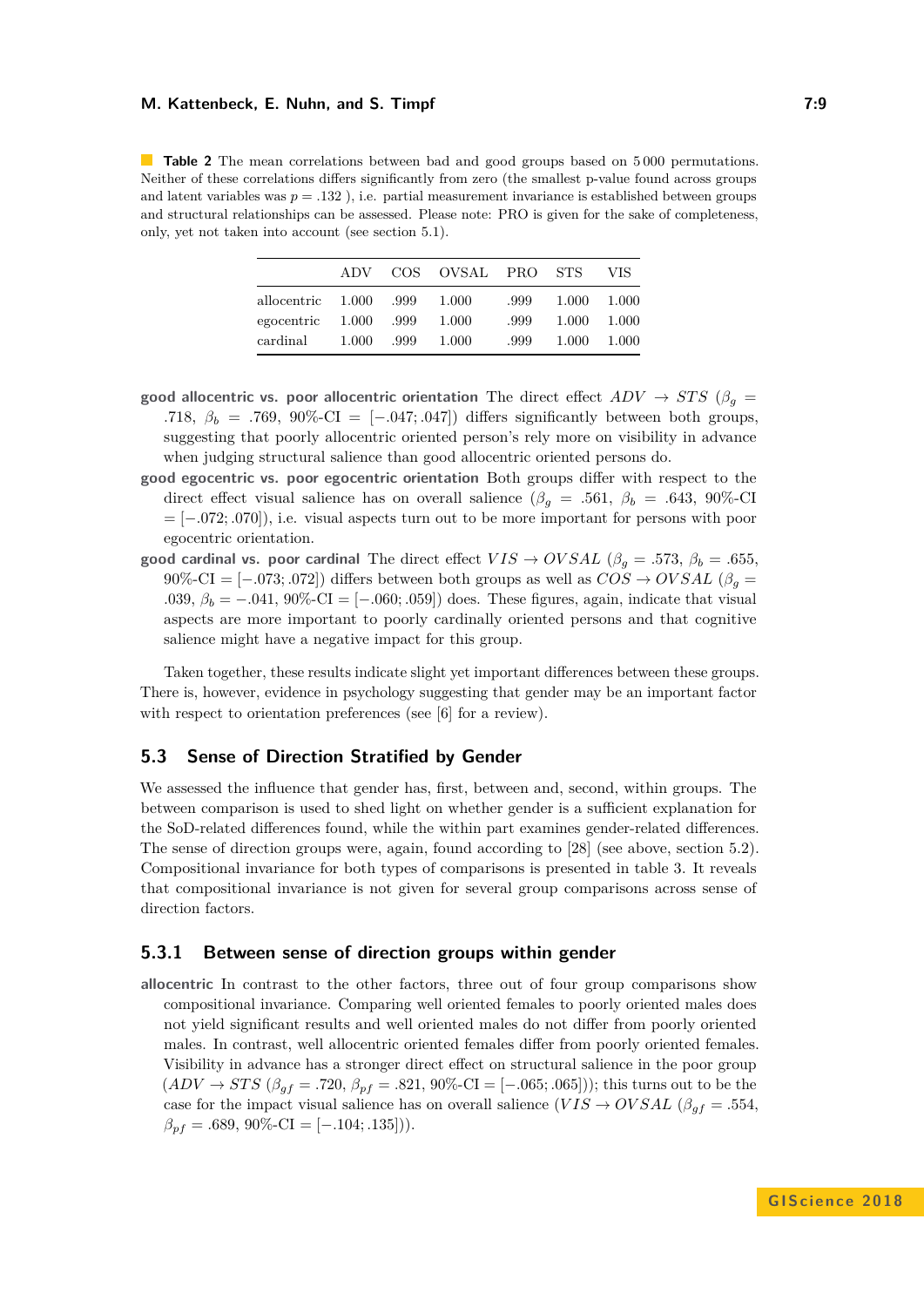#### **7:10 Is Salience Robust?**

<span id="page-9-0"></span>**Table 3** The construct correlations (4-digits, not rounded), where group comparisons showing compositional invariance are bold-faced. Correlations significantly ( $\alpha = 0.1$  was applied to ensure conservative results) different from 1 are shown in italics. PRO is given for the sake of completeness, yet not taken into account (see section [5.1\)](#page-7-0). The group sizes, i.e. the number of ratings in each group, are given in parentheses once per group for each factor. Level of SoD and gender are denoted as follows: *g-f* means *good oriented females*, *p-m* means *poor oriented males* etc.

| Factor      | level of SoD and gender     | ADV   | $\cos$ | OVSAL | <b>PRO</b> | <b>STS</b> | VIS   |
|-------------|-----------------------------|-------|--------|-------|------------|------------|-------|
| allocentric | g-f (389) vs. g-m (295)     | .9998 | 9985   | .9999 | .9991      | .9997      | .9998 |
|             | p-f $(200)$ vs. p-m $(309)$ | .9996 | .9987  | .9999 | .9981      | .9997      | .9998 |
|             | p-f vs. g-m                 | .9997 | .9991  | .9999 | .9958      | .9996      | .9998 |
|             | $g$ -f vs. $p$ -m           | .9997 | .9982  | .9999 | .9994      | .9998      | .9998 |
|             | $g-f$ vs. $p-f$             | .9996 | .9971  | .9999 | .9992      | .9997      | .9998 |
|             | $g-m$ vs. $p-m$             | .9997 | .9993  | .9999 | .9972      | .9997      | .9998 |
| egocentric  | $g-f(275)$ vs. $g-m(167)$   | .9996 | .9960  | .9999 | .9984      | .9997      | .9997 |
|             | p-f (314) vs. p-m (437)     | .9997 | .9992  | .9999 | .9990      | .9998      | .9999 |
|             | p-f vs. g-m                 | .9996 | .9977  | .9999 | .9981      | .9996      | .9997 |
|             | $g-f$ vs. $p-m$             | .9997 | .9989  | .9999 | .9990      | .9998      | .9998 |
|             | $g-f$ vs. $p-f$             | .9997 | .9976  | .9999 | .9993      | .9998      | .9998 |
|             | g-m vs. p-m                 | .9997 | .9990  | .9999 | .9938      | .9996      | .9998 |
|             | $g-f(247)$ vs. $g-m(225)$   | .9997 | .9983  | .9999 | .9987      | .9996      | .9997 |
| cardinal    | p-f $(342)$ vs. p-m $(379)$ | .9997 | .9988  | .9999 | .9988      | .9998      | .9998 |
|             | p-f vs. g-m                 | .9996 | .9983  | .9999 | .9987      | .9997      | .9998 |
|             | $g-f$ vs. $p-m$             | .9997 | .9987  | .9999 | .9988      | .9998      | .9998 |
|             | $g-f$ vs. $p-f$             | .9996 | .9974  | .9999 | .9993      | .9998      | .9998 |
|             | g-m vs. p-m                 | .9997 | .9982  | .9999 | .9987      | .9996      | .9997 |

- **egocentric** Given the previous finding regarding the non-stratified egocentric group, the results of the compositional invariance when comparing males and females between both groups was unexpectedly not given for three out of four possible comparisons due to correlational differences in visual salience. Visual salience has a higher total effect on overall salience in poorly egocentric oriented females ( $\beta_{gm} = .725$ ,  $\beta_{pf} = .855$ , 90%-CI = [−*.*078; *.*079]). Moreover, the direct (*βgm* = *.*064, *βpf* = −*.*069, 90%-CI = [−*.*104; *.*103]) and total  $(\beta_{qm} = .071, \beta_{pf} = -.064, 90\% \text{-CI} = [-.064, .065])$  effects of cognitive salience on overall salience are rendered significant. These are, however, in general very low.
- **cardinal** Similar to the findings for the egocentric factor, only one group comparison is feasible out of four when orientation abilities based on cardinal directions are considered. The reason for this, however, is different: It is due to significant correlational differences found for construct visibility in advance. Based on this result, poorly visual salience has a higher impact on overall salience for poorly oriented males than is the case of good oriented females ( $\beta_{gf} = .506$ ,  $\beta_{pm} = .636$ , 90%-CI = [-.104; .104]). Vice versa, advance visibility is more important for overalls salience in good cardinally oriented females than poorly oriented males (direct effect  $ADV \rightarrow OVSAL$  ( $\beta_{gf} = .196$ ,  $\beta_{pm} = .072$ , 90%-CI = [−*.*120; *.*117] and the total effect *ADV* → *OV SAL* (*βgf* = *.*382, *βpm* = *.*243, 90%-CI = [−*.*099; *.*096]).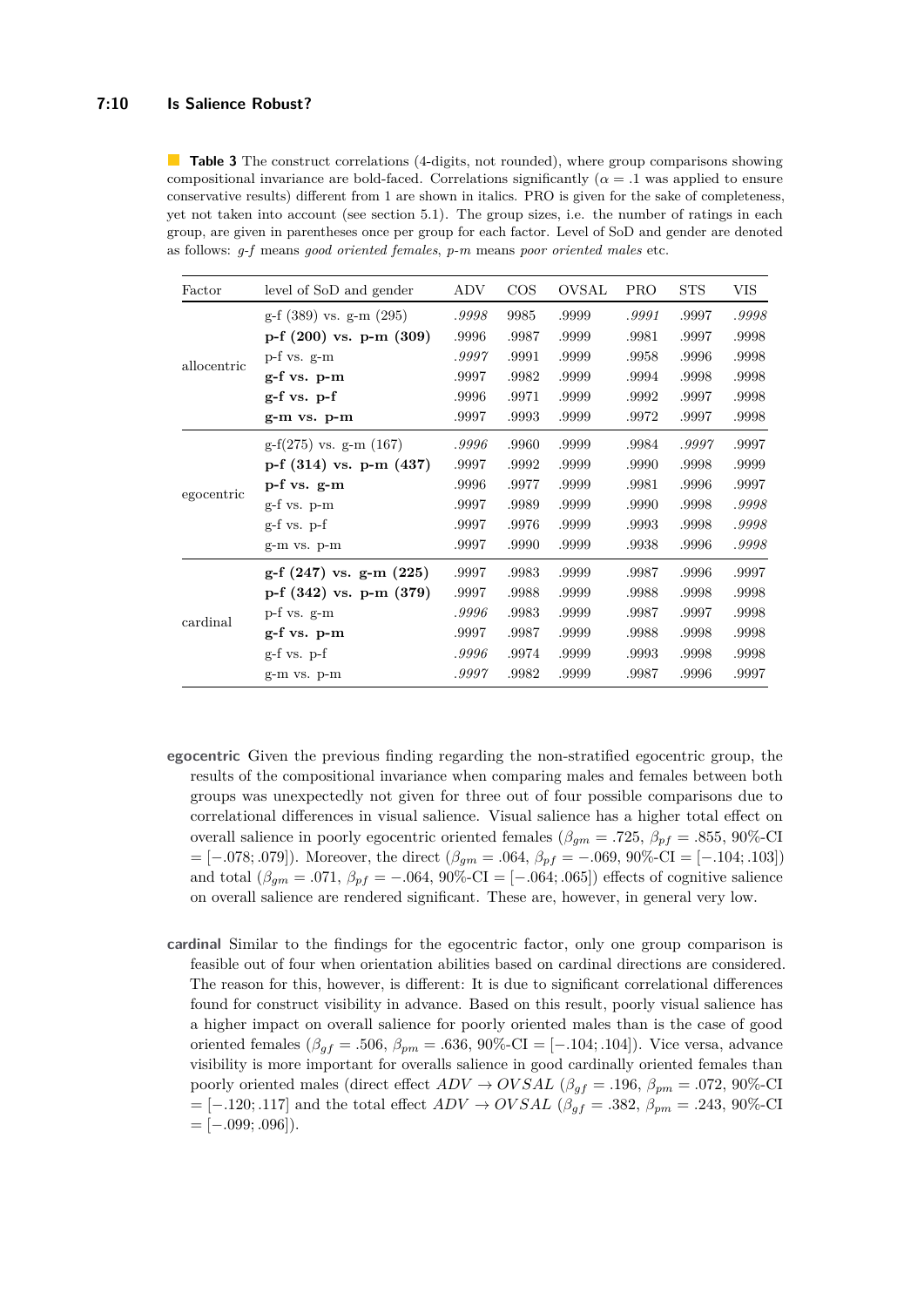#### **5.3.2 Within sense of direction groups but across gender**

- **allocentric** Poorly allocentric oriented females turn out to differ significantly from the male group with respect to two direct effects: Visibility in advance has a higher impact on structural salience for females ( $\beta_{pf} = .821, \ \beta_{pm} = .726, \ 90\% \text{-CI} = [-.064; .063])$ . Furthermore, cognitive salience shows an adverse effect on structural salience in females  $(\beta_{pf} = -.010, \ \beta_{pm} = .095, \ 90\% \text{-CI} = [-.101, .102]$ . This effect is very small, though. A group comparison by gender for the good group, however, is not feasible because compositional invariance is not given.
- **egocentric** For poorly egocentric oriented females the direct effects  $ADV \rightarrow STS$  ( $\beta_{pf}$  = *.*766, *βpm* = *.*693, 90%-CI = [−*.*057; *.*058]), *COS* → *OV SAL* (*βpf* = −*.*069, *βpm* = *.*009,  $90\%$ -CI = [-.070; *.*074]),  $COS \rightarrow STS$  ( $\beta_{pf} = .029$ ,  $\beta_{pm} = .147$ ,  $90\%$ -CI = [-.082; *.*082]). *VIS* → *ADV* ( $\beta_{pf} = .639$ ,  $\beta_{pm} = .705$ , 90%-CI = [−*.064*; *.063*]) must be distinguished from poorly egocentric oriented males. These findings indicate that visual salience has a larger impact on advance visibility for males as well as cognitive has on structural salience. Similar to allocentric orientation visibility in advance shows a larger impact on structural salience for females than for males. Similar to allocentric orientation compositional invariance is not given for a good group comparison between gender.
- **cardinal** Females showing a poor orientation based on cardinal directions differ from males with respect to the direct effect  $VIS \rightarrow ADV$  ( $\beta_{pf} = .645$ ,  $\beta_{pm} = .710$ , 90%-CI = [−*.*061; *.*063]): Visual salience has a higher impact on advance visibility for poorly oriented males than for females and vice versa for well-oriented females as compared to males  $(\beta_{gf} = .684, \beta_{gm} = .586, 90\%$ -CI = [-.096; .097]).

### **6 Discussion**

Our first goal is to assess measurement invariance; secondly, we are interested in differences between groups of environments and participants. As measurement invariance is a precondition of a heterogeneity analysis, we will discuss both aspects with respect to the different grouping variables.

### **6.1 Environment**

The results suggest that the strength of the relationships (see figure [2\)](#page-5-0) between the subdimensions of salience does not differ significantly. The coefficients found can, hence, be used to calculate values for overall salience across different environments. Having found no heterogeneity among different cities is, however, in contrast to those models stressing the importance of the environment (see e.g. [\[4,](#page-12-1) [11,](#page-12-4) [38\]](#page-14-7)). Having said this, one must keep in mind that the data were collected in European cities of Roman descent with a similar layout, although the architectural differences between these two environments are substantial. These differences are reflected in the formative measurement model for visual salience (see section [5.1](#page-7-0) ): In Regensburg the variable *size* has the strongest impact, but is rendered insignificant in Augsburg where *shape* is most important. This finding suggests that the differences between environments are most important at the level of individual formatively measured variables. The structural relationships based on reflective measurements, however, can be used to calculate overall salience scores across different environments and can, consequently, be used in mobile information systems.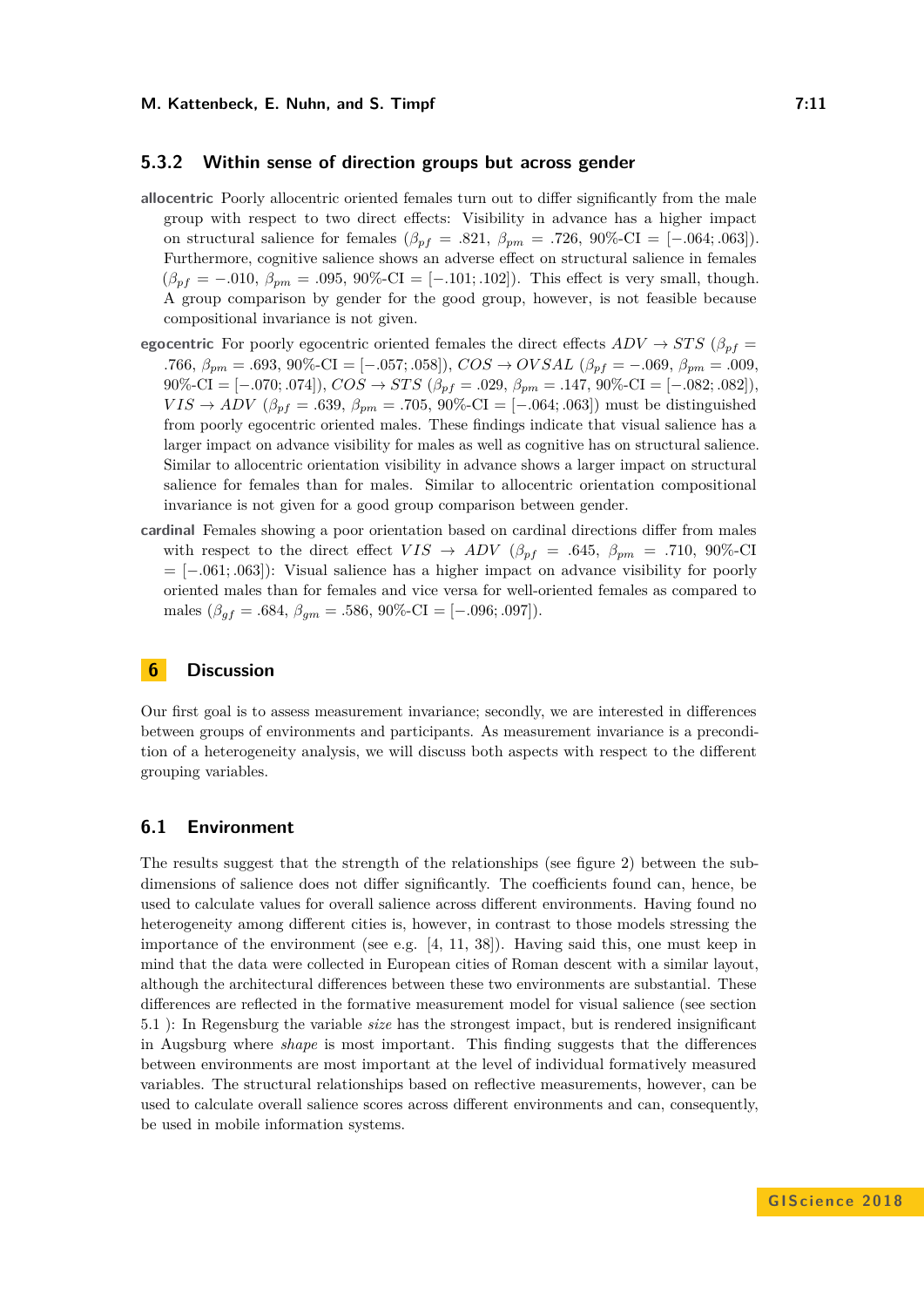### **6.2 Sense of direction and gender**

Although measurement invariance was not established for a number of group comparisons with respect to these factors, we find evidence for the interaction between gender and orientation ability. The effect visual salience has on overall salience is particularly affected. The results suggest that a poorer orientation in females yields a larger importance of visual salience than is the case for good oriented women. This indicates the importance of personal cognitive factors. Individual aspect may also play an important role regarding the impact of cognitive salience. The coefficients found for cognitive salience are, although significant, very small. They show, moreover, a sign change in the poor allocentric oriented group, indicating an adverse effect of cognitive on structural salience in females. One has to keep in mind, though, that random measurement error may have an impact on these results because all but two indicators were removed for this construct, i.e. the lower bound for a suitable number of indicators according to reflective measurement theory is reached (see [\[21,](#page-13-17) pp. 178–179]).

We also find a gender-related effect in general. For example, we find evidence that visual cues have a larger impact on overall salience for females than males – despite their equal level of sense of direction. This finding may be related to the general difference in orientation strategies (see [\[6\]](#page-12-6)): The preference for egocentric orientation in females may invoke visual cues more. This difference in strategies may also be important to explain the effect visual salience shows on visibility in advance (larger for females than males in the good cardinal group and vice versa for the poor cardinal group and the poor egocentric group) and visibility in advance has on structural salience (larger for females in both, the poor egocentric and poor allocentric group). These results are generally in line with those by Picucci et al. [\[31\]](#page-13-18), who report on gender differences based on spatial confidence and orientation strategies

These findings with respect to sense of direction and gender stress the importance of personal factors in salience ratings. They reinforce the findings for indoor environments by Lawton et al. [\[24\]](#page-13-19): Individual and gender related differences seem to exist in outdoor environments, too. The importance of individual factors is fostered statistically by the generally large number of group comparisons which do not show partial measurement invariance. This statistical property indicates missing variables or constructs within the model which need to be studied in the future.

# **7 Conclusions and Future Work**

The main goals of this paper are to assess invariance with respect to environment, objects and observers of Kattenbeck's measurement model of salience. Based on this, we analyze the observed heterogeneity, taking environment and sense of direction (stratified by gender) into account. We are, therefore, interested in assessing whether the measurement model may be re-used in different contexts, i.e. whether it provides a robust way of collecting salience ratings. The results indicate that the structural model is invariant across environment, i.e. the strength of the relationships between the subdimensions of salience does not differ significantly. The coefficients found can, hence, be used to calculate values for overall salience across different environments. We, moreover, provide empirical evidence that this is true with respect to both, gender and sense of direction. The degree of influence found for visual dimensions is, generally speaking, in line with what was to be expected: The impact of visual dimensions seems to be different for women and men. Mobile information systems should, thus, take these differences into account, when calculating route instructions. The compositional invariance problems (configural invariance is given for all comparisons reported) occurring throughout the analysis of personal factors can be regarded as an indicator for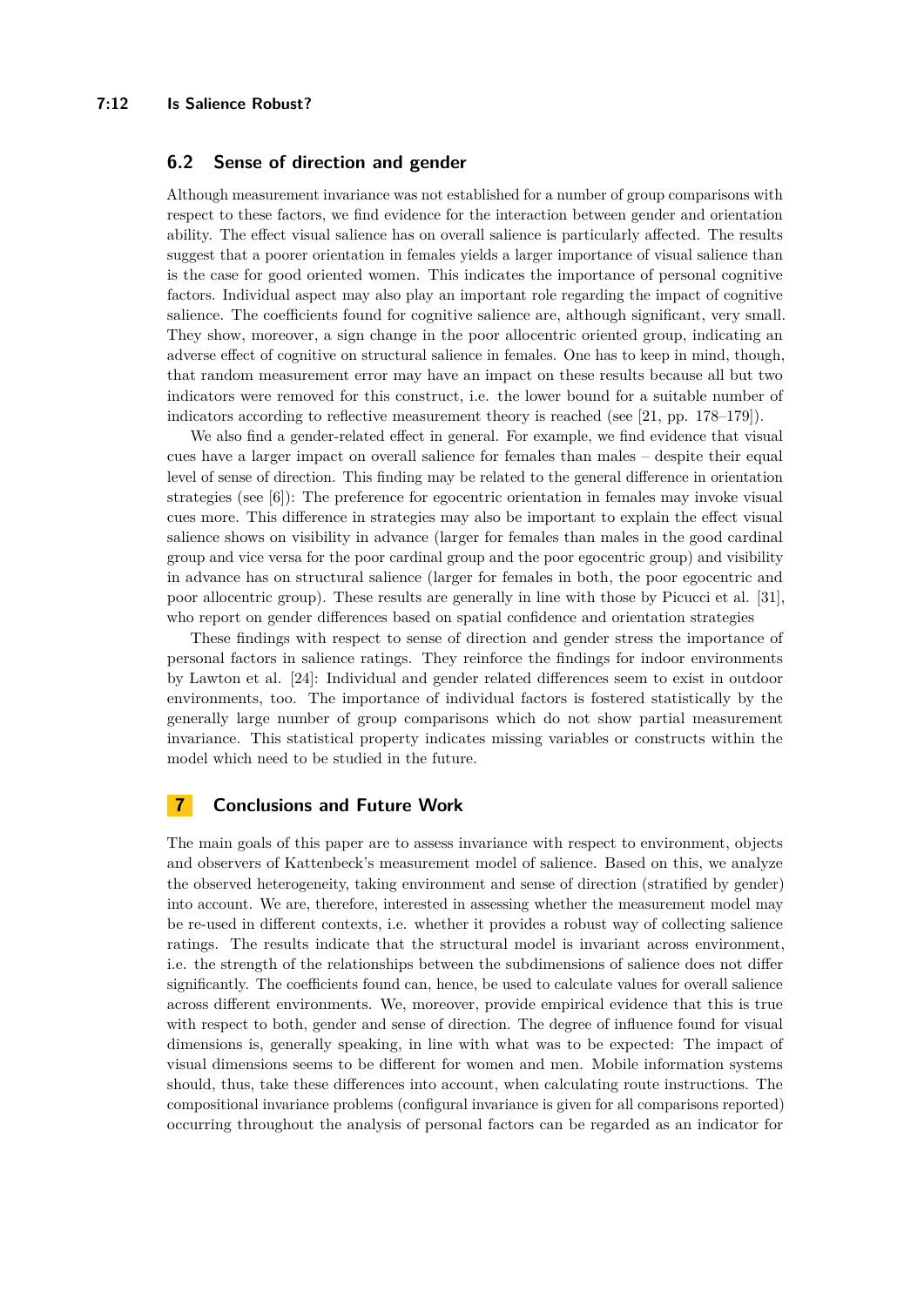the importance of personal factors beyond gender and sense of direction. Taken together, our results indicate that more studies on salience, especially on the impact of personal characteristics, are needed and models have to be adapted so that they can incorporate personal factors.

With respect to future work a next step will be to assess whether the found, often slight, differences have an impact on wayfinding performance in real world scenarios. This will also be examined with respect to the different salience yielded by different models, e.g. by a comparison of wayfinding performance when salience values are based on the Raubal and Winter model [\[33\]](#page-13-0) vs. the survey-based ratings used in the current study. Furthermore, the need to empirically measure personal preferences has become obvious and will be examined in a future workshop. Thirdly, it will be interesting to learn more about differences in weights subdimensions of salience show on each other and on overall salience, when, e.g. urban and non-urban environments are compared or different languages and/or Non-European urban settings are contrasted.

#### **References**

- <span id="page-12-7"></span>**1** Donald Appleyard. Why buildings are known: A predictive tool for architects and planners. *Environment and Behavior*, 1(2):131–156, 1969.
- <span id="page-12-10"></span>**2** Kenneth A. Bollen. Evaluating Effect, Composite, and Causal Indicators in Structural Equation Models. *Management Information Systems Quarterly*, 35(2):359–372, 2011.
- <span id="page-12-5"></span>**3** Gary Burnett. "Turn right at the Traffic Lights": The Requirement for Landmarks in Vehicle Navigation Systems. *Journal of Navigation*, 53(3):499–510, 2000.
- <span id="page-12-1"></span>**4** David Caduff and Sabine Timpf. On the assessment of landmark salience for human navigation. *Cognitive processing*, 9(4):249–267, 2008.
- <span id="page-12-3"></span>**5** Edgar Chan, Oliver Baumann, Mark Bellgrove, and Jason Mattingley. From objects to landmarks: The function of visual location information in spatial navigation. *Frontiers in Psychology*, 3:304, 2012.
- <span id="page-12-6"></span>**6** Emanuele Coluccia and Giorgia Louse. Gender differences in spatial orientation: A review. *Journal of Environmental Psychology*, 24(3):329–340, 2004.
- <span id="page-12-12"></span>**7** Theo K. Dijkstra and Jörg Henseler. Consistent Partial Least Squares Path Modeling. *Management Information Systems Quarterly*, 39(2):297–316, 2015.
- <span id="page-12-2"></span>**8** Matt Duckham, Stephan Winter, and Michelle Robinson. Including landmarks in routing instructions. *Journal of location based services*, 4(1):28–52, 2010.
- <span id="page-12-0"></span>**9** Birgit Elias. Extracting landmarks with data mining methods. In W Kuhn, M Worboys, and S Timpf, editors, *Spatial Information Theory, Proceedings: Foundations of Geographic Information Science*, volume 2825 of *LNCS*, pages 375–389, 2003.
- <span id="page-12-9"></span>**10** Claes G. Fornell and F. L. Bookstein. Two structural equation models: LISREL and PLS applied to consumer exit-voice theory. *Journal of Marketing Research*, 19:440–452, 1982.
- <span id="page-12-4"></span>**11** Jana Götze and Johan Boye. Learning landmark salience models from users' route instructions. *Journal of Location Based Services*, 10(1):47–63, 2016.
- <span id="page-12-8"></span>**12** Joseph F. Hair, William C. Black, Barry J. Babin, and Rolph E. Anderson. *Multivariate Data Analysis. A Global Perspective*. Person Education, 7th edition, 2010.
- <span id="page-12-11"></span>**13** Joseph F. Hair, Christian M. Ringle, and Marko Sarstedt. Pls-sem: Indeed a silver bullet. *Journal of Marketing Theory and Practice*, 19(2):139–151, 2011.
- <span id="page-12-14"></span>**14** Joseph F. Hair Jr., G. Tomas M. Hult, Christian M. Ringle, and Marko Sarstedt. *A Primer on Partial Least Squares Structural Equation Modeling (PLS-SEM)*. SAGE Publications, Los Angeles et al., 2014.
- <span id="page-12-13"></span>**15** Jörg Henseler. On the convergence of the partial least squares path modeling algorithm. *Computational Statistics*, 25(1):107–120, 2010.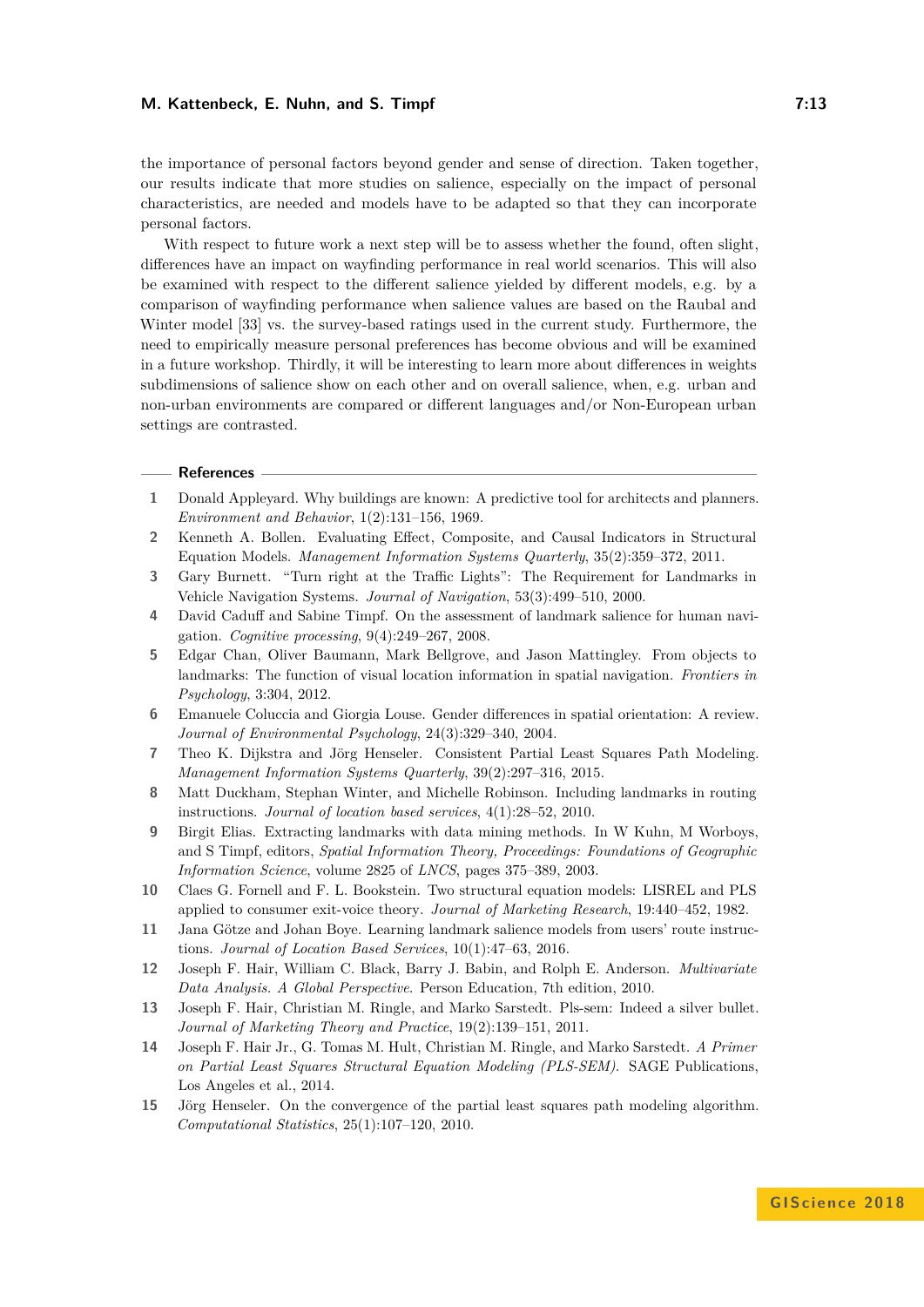- <span id="page-13-13"></span>**16** Jörg Henseler, Christian M. Ringle, and Marko Sarstedt. Testing Measurement Invariance of Composites Using PLS. *International Marketing Review*, 33(3):405–431, 2016.
- <span id="page-13-14"></span>**17** F. Joseph F. Hair Jr., Joseph, G. Tomas M. Hult, Christian Ringle, and Marko Sarstedt. *A Primer on Partial Least Squares Structural Equation Modeling (PLS-SEM)*. SAGE Publications, Los Angeles et al., 2 edition, 2018.
- <span id="page-13-4"></span>**18** Markus Kattenbeck. Empirically measuring salience of objects for use in pedestrian navigation. In *Proceedings of the 23rd SIGSPATIAL International Conference on Advances in Geographic Information Systems*, pages 3:1–3:10, New York, NY, USA, 2015.
- <span id="page-13-7"></span>**19** Markus Kattenbeck. *Empirically Measuring Salience of Objects for Use in Pedestrian Navigation*. Dissertation, Chair for Information Science, University of Regensburg, 2016. URL: <http://nbn-resolving.de/urn/resolver.pl?urn=urn:nbn:de:bvb:355-epub-341450>.
- <span id="page-13-11"></span>**20** Markus Kattenbeck. How subdimensions of salience influence each other. comparing models based on empirical data. In E. Clementini, M. Donnelly, M. Yuan, Ch. Kray, P. Fogliaroni, and A. Ballatore, editors, *13th International Conference on Spatial Information Theory (COSIT 2017)*, pages 10:1–10:13. Schloss Dagstuhl–Leibniz-Zentrum für Informatik, 2017.
- <span id="page-13-17"></span>**21** David A. Kenny. *Correlation and Causality*. John Wiley & Sons, 1979.
- <span id="page-13-1"></span>**22** Pyry Kettunen, Katja Irvankoski, Christina M. Krause, and L. Tiina. Sarjakoski. Landmarks in nature to support wayfinding: the effects of seasons and experimental methods. *Cognitive Processing*, 14(3):245–253, Aug 2013.
- <span id="page-13-10"></span>**23** Alexander Klippel and Stephan Winter. Structural salience of landmarks for route directions. In Anthony G. Cohn and David M. Mark, editors, *Spatial Information Theory. COSIT 2005. LNCS vol 3693*, pages 347–362. Springer Berlin Heidelberg, 2005.
- <span id="page-13-19"></span>**24** Carol A. Lawton, Stephanie I. Charleston, and Amy S. Zieles. Individual- and genderrelated differences in indoor wayfinding. *Environment and Behavior*, 28(2):204–219, 1996.
- <span id="page-13-8"></span>**25** Kevin Lynch. *The image of the city*. MIT press, 1960.
- <span id="page-13-6"></span>**26** Andrew J. May and Tracy Ross. Presence and quality of navigational landmarks: Effect on driver performance and implications for design. *Human Factors*, 48(2):346–361, 2006.
- <span id="page-13-12"></span>**27** Stefan Münzer and Christoph Hölscher. Entwicklung und Validierung eines Fragebogens zu räumlichen Strategien. *Diagnostica*, 57(3):111–125, 2011.
- <span id="page-13-16"></span>**28** Stefan Münzer and Christoph Hölscher. Standardized norm data for three self-report scales on egocentric and allocentric environmental spatial strategies. *Data in Brief*, 8:803–811, 2016.
- <span id="page-13-9"></span>**29** Clemens Nothegger, Stephan Winter, and Martin Raubal. Selection of salient features for route directions. *Spatial Cognition & Computation*, 4(2):113–136, 2004.
- <span id="page-13-5"></span>**30** Eva Nuhn and Sabine Timpf. A multidimensional model for selecting personalised landmarks. *Journal of Location Based Services*, 11(3-4):1–28, 2017.
- <span id="page-13-18"></span>**31** Luciana Picucci, Alessandro O. Caffò, and Andrea Bosco. Besides navigation accuracy: Gender differences in strategy selection and level of spatial confidence. *Journal of Environmental Psychology*, 31(4):430–438, 2011.
- <span id="page-13-3"></span>**32** Teriitutea Quesnot and Stéphane Roche. Quantifying the significance of semantic landmarks in familiar and unfamiliar environments. In Sara Irina Fabrikant, Martin Raubal, Michaela Bertolotto, Clare Davies, Scott Freundschuh, and Scott Bell, editors, *Spatial Information Theory*, volume 9368 of *LNCS*, pages 468–489. Springer, 2015.
- <span id="page-13-0"></span>**33** Martin Raubal and Stephan Winter. Enriching wayfinding instructions with local landmarks. In Max J. Egenhofer and David M. Mark, editors, *Geographic Information Science. GIScience 2002. LNCS vol 2478*, pages 243–259. Springer, 2002.
- <span id="page-13-2"></span>**34** Kai-Florian Richter and Stephan Winter. *Landmarks. GIScience for Intelligent Services*. Springer International Publishing, 2014.
- <span id="page-13-15"></span>**35** Christian M. Ringle, Sven Wende, and Jan-Michael Becker. SmartPLS 3, 2015. Retrieved from <http://www.smartpls.com>.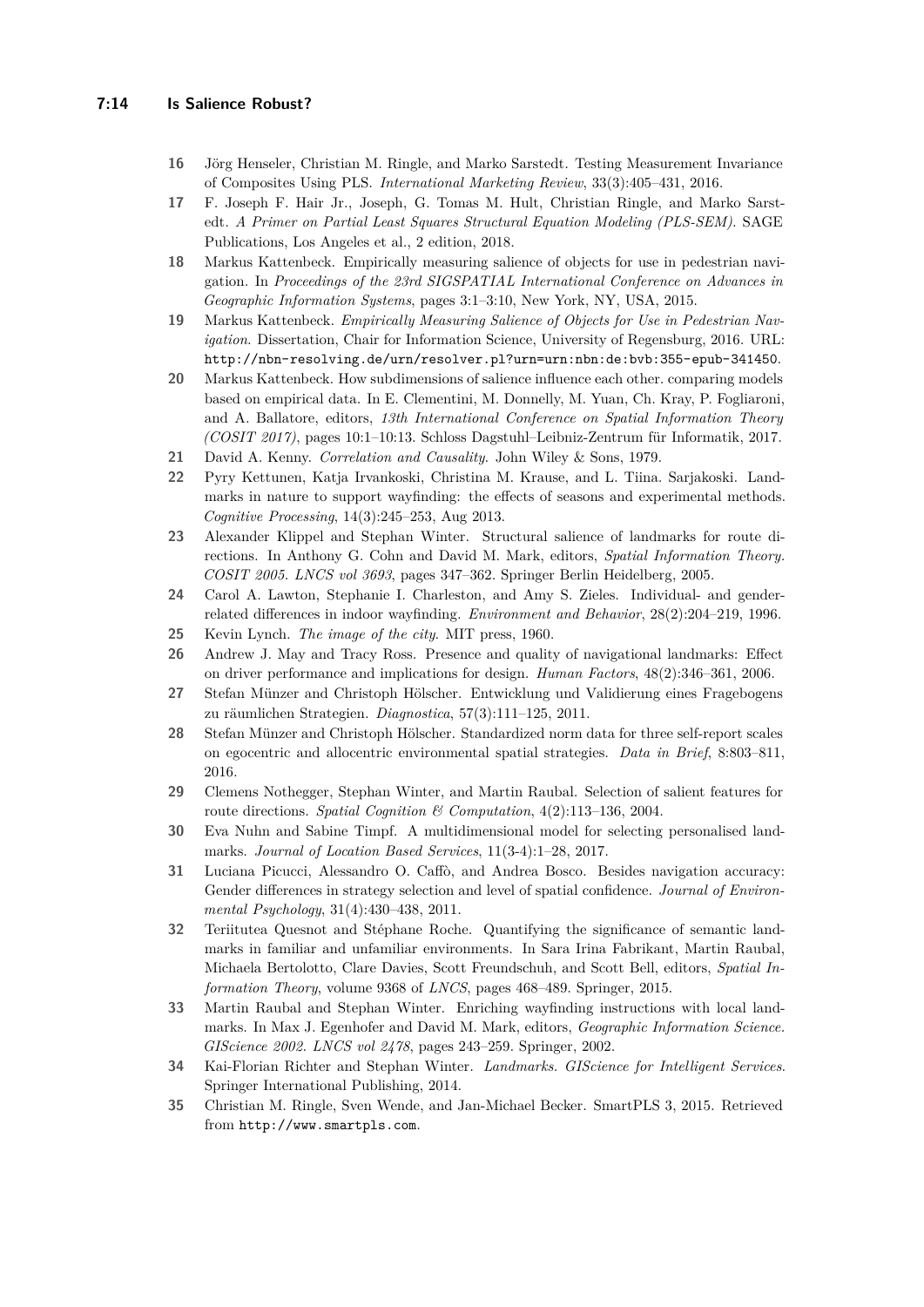- <span id="page-14-5"></span>**36** Eleanor Rosch, Carolyn B Mervis, Wayne D Gray, David M Johnson, and Penny Boyes-Braem. Basic objects in natural categories. *Cognitive Psychology*, 8(3):382–439, 1976.
- <span id="page-14-1"></span>**37** Florian Röser, Antje Krumnack, Kai Hamburger, and Markus Knauff. A four factor model of landmark salience–a new approach. In *Proceedings of the 11th International Conference on Cognitive Modeling (ICCM)*, pages 82–87, 2012.
- <span id="page-14-7"></span>**38** Ahmed Sameer and Braj Bhushan. Effect of landmark type on route memory in unfamiliar homogenous environment. *Psychological Studies*, 62(2):152–159, Jun 2017.
- <span id="page-14-0"></span>**39** Molly E. Sorrows and Stephen C. Hirtle. The nature of landmarks for real and electronic spaces. In Christian Freksa and David M. Mark, editors, *Spatial Information Theory. Cognitive and Computational Foundations of Geographic Information Science. COSIT 1999. LNCS vol 1661*, pages 37–50. Springer, 1999.
- <span id="page-14-2"></span>**40** Lynn A. Streeter and Dan Vitello. A profile of drivers' map-reading abilities. *Human Factors*, pages 223–239, 1986.
- <span id="page-14-4"></span>**41** Rul von Stülpnagel and Julia Frankenstein. Configurational salience of landmarks: an analysis of sketch maps using space syntax. *Cognitive Processing*, 16(1):437–441, Sep 2015.
- <span id="page-14-6"></span>**42** Stephan Winter. Route Adaptive Selection of Salient Features. In Werner Kuhn, Michael Worboys, and Sabine Timpf, editors, *Spatial Information Theory. Foundations of Geographic Information Science*, LNCS, pages 349–361. Springer, Berlin / Heidelberg, 2003.
- <span id="page-14-3"></span>**43** Kathryn Wochinger and Deborah Boehm-Davis. Navigational preference and driver acceptance of advanced traveler information systems. *Ergonomics and safety of intelligent driver interfaces*, pages 345–362, 1997.
- <span id="page-14-8"></span>**44** Herman Ole Andreas Wold. Soft Modelling: The Basic Design and Some Extensions. In K. G. Jöreskog and H. Wold, editors, *Systems under indirect observation. Causality, structure, prediction, part II*, pages 1–54. North-Holland, Amsterdam, 1982.
- <span id="page-14-9"></span>**45** Herman Ole Andreas Wold. Partial Least Squares Regression. In S. Kotz and N. L. Johnson, editors, *Encyclopedia of Statistical Sciences*, pages 581–591. John Wiley, New York, 1985.